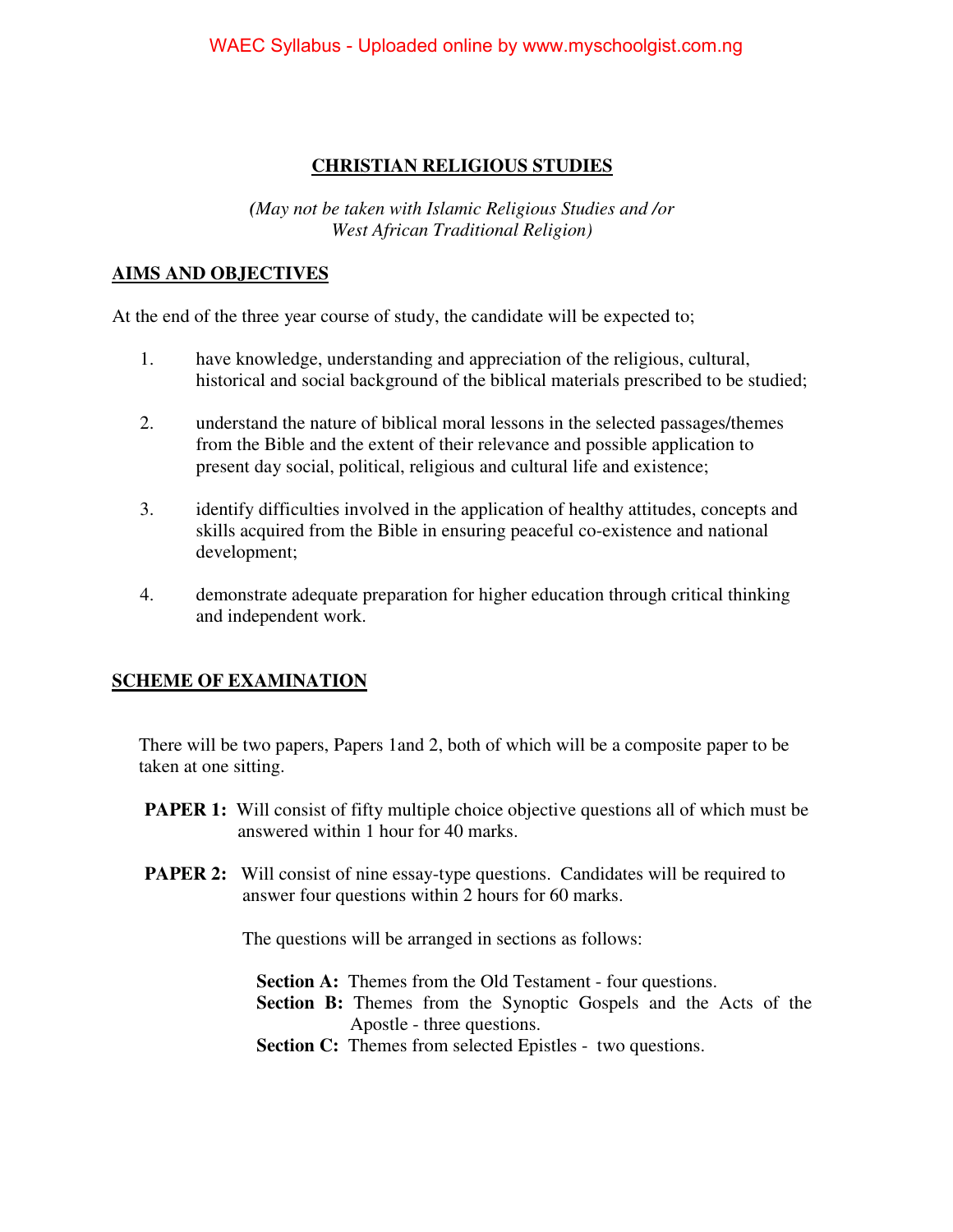Candidates will be required to answer four questions in all, choosing at least one question from each section and the fourth question from **either** Section A **or** Section B.

The Revised Standard Version of the Bible will be used in setting of questions.

#### **DETAILED SYLLABUS**

#### **SECTION A**

Themes from the Old Testament

| S/N | <b>CONTENTS</b>                                 | <b>NOTES</b>                                                                                          |
|-----|-------------------------------------------------|-------------------------------------------------------------------------------------------------------|
| 1.  | The Sovereignty of God                          |                                                                                                       |
|     | God, the Creator<br>(a)                         | Gen. 1; 2                                                                                             |
|     | (b) God, the Controller of the universe         |                                                                                                       |
|     |                                                 |                                                                                                       |
| 2.  | <b>Leadership roles</b>                         |                                                                                                       |
|     | (a) Joseph                                      | Gen. 37; 1-28, 41: 1-57, 45: 1-<br>15                                                                 |
|     | (b) Moses                                       | Exodus 1;2;3;4:1-17;5: 1-5, 22-<br>23; 6: 28-30, 7; 1-7; 14;32: 1-<br>14<br>Numbers 13:1-33; 14: 1-19 |
|     | Joshua<br>(c)                                   | Numbers 27: 15-23<br>Joshua 1: 1-9                                                                    |
|     | (d) Deborah                                     | Judges 4                                                                                              |
| 3.  | <b>Parental Responsibility</b>                  |                                                                                                       |
|     | Eli and Samuel                                  | 1 Sam 2: 11-36; 3:1-<br>18; 4: 10-22; 8: 1-5                                                          |
| 4.  | <b>Consequences of Saul's disobedience</b>      | 1 Samuel 15: 1-26; 16: 14-23;<br>$31:1-13$                                                            |
| 5.  | <b>Submission to the will of God</b>            |                                                                                                       |
|     | David's submission to the will of God<br>(a)    | 1 Sam 26;                                                                                             |
|     | David's sin, repentance and forgiveness<br>(b)  | 2 Sam 12: 15-25                                                                                       |
| 6.  | <b>Making Decisions</b><br>(a) Solomon's wisdom | 1 Kings 3: 3-28; 4: 29-34; 5: 1-<br>12; 8                                                             |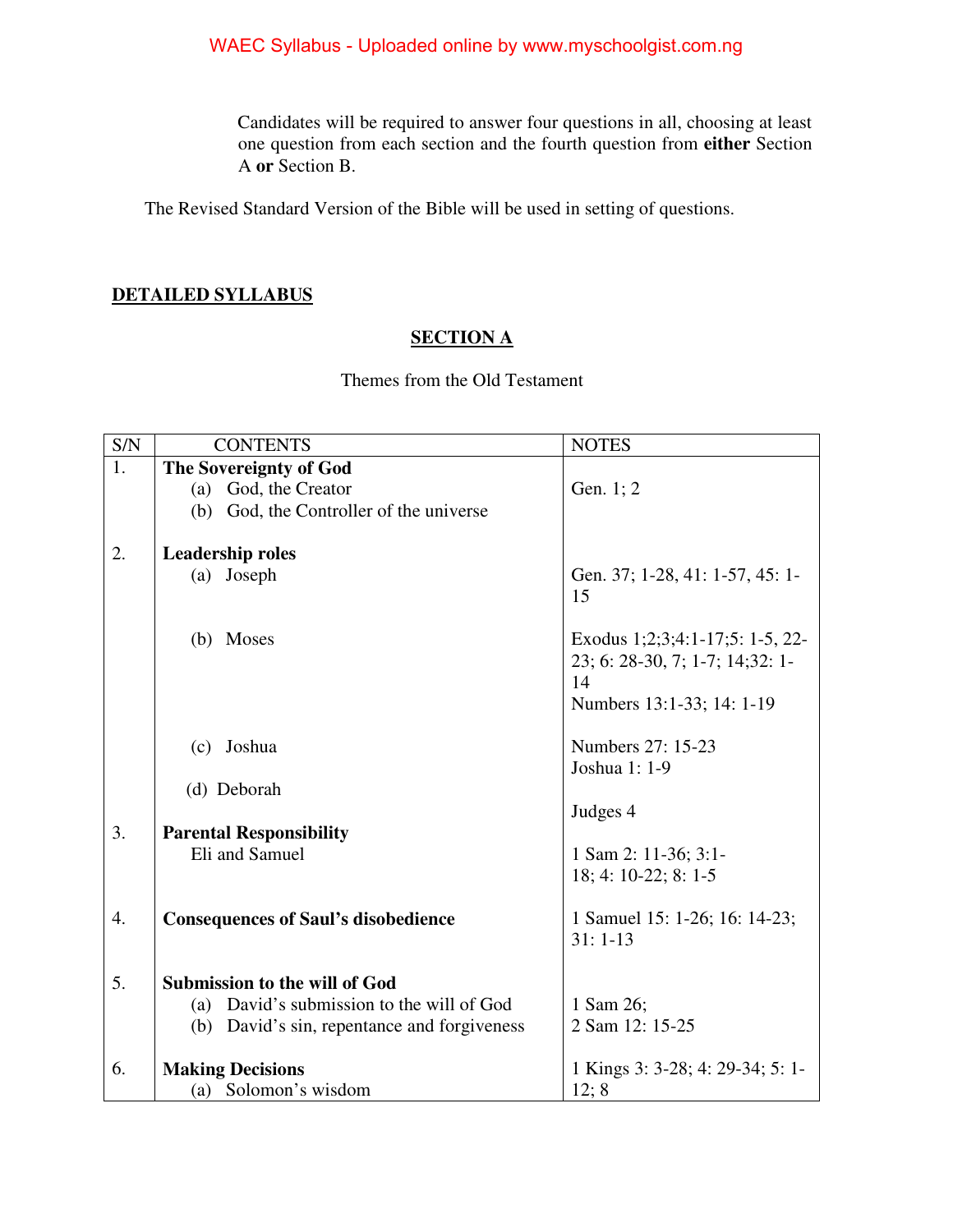|     | (b) The unwise decision of Solomon and<br>Rehoboam | 1 Kings 9; 15-23; 11: 1-13;<br>$12:1-20$ |
|-----|----------------------------------------------------|------------------------------------------|
| 7   | <b>Supremacy of God</b>                            |                                          |
|     | (a) Religious tensions during Ahab's reign         | 1 Kings 16: 29-34; 17: 1-7; 18:          |
|     |                                                    | $1 - 19$                                 |
|     | (b) Elijah at Mount Carmel                         | 1 Kings 18: 17-46                        |
| 8   | <b>Greed and its effects</b>                       |                                          |
|     | (a) Ahab                                           | 1 Kings 21: 1-29                         |
|     | (b) Gehazi                                         | 2 Kings 5                                |
|     |                                                    |                                          |
| 9.  | <b>Religious reforms</b>                           |                                          |
|     | The reign of King Josiah                           | 2 Kings 22; 23: 1-30                     |
| 10. | <b>Concern for one's Nation</b>                    |                                          |
|     | (a) The condition of the nation                    | 2 Kings 24; 25;1-17                      |
|     |                                                    |                                          |
|     | (b) Response to the state of the nation            | Nehemiah 1; 2: 9-20; 4                   |
|     |                                                    | Ezra 1; 4; 5: 1-2; 6: 13-22; 7: 1-       |
|     |                                                    | 10                                       |
| 11. | <b>Faith in God</b>                                |                                          |
|     | (a) Faith and courage                              | Daniel 3                                 |
|     |                                                    |                                          |
|     | (b) Faith and power                                | Daniel 6                                 |
| 12. | <b>Nature of God</b>                               |                                          |
|     | (a) True religion and social justice - Amos        | Amos 2: 6-8; 4; 5: 1-24; 7: 10-          |
|     |                                                    | 17; 8                                    |
|     | (b) God's divine love – Hosea                      | Hosea 1; 2; 3; 6                         |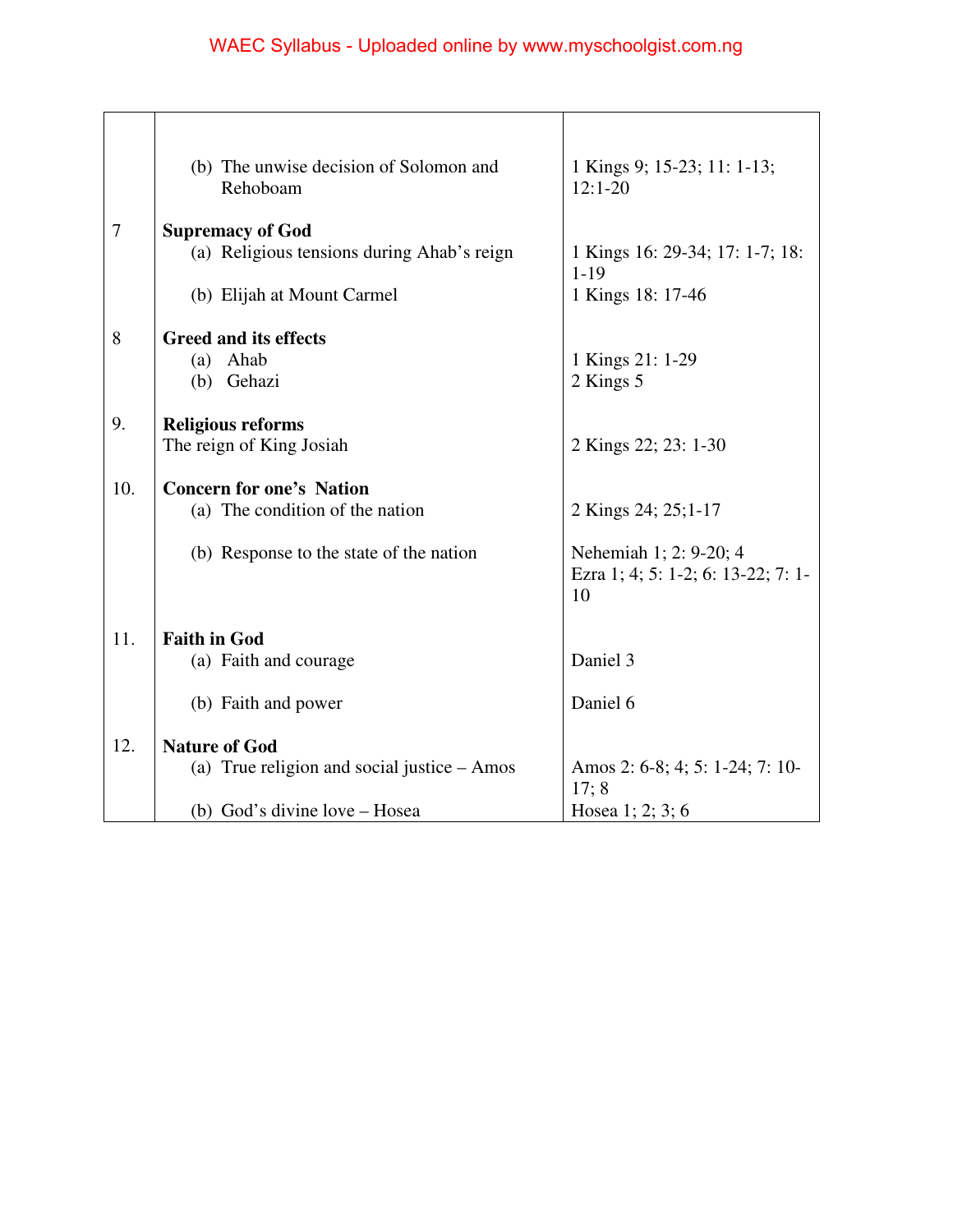## **SECTION B**

Themes from the Synoptic Gospels and the Acts Of The Apostles

| S/N              | <b>CONTENTS</b>                                             | <b>NOTES</b>                           |
|------------------|-------------------------------------------------------------|----------------------------------------|
| 1.               | <b>Baptism and Temptation of Jesus</b>                      |                                        |
|                  | (a) The Baptism                                             | Matthew 3:13-17                        |
|                  |                                                             | Mark 1: 9-11; Luke 3: 21-              |
|                  |                                                             | 22                                     |
|                  | (b) The Temptation                                          | Matthew 4: 1-11;                       |
|                  |                                                             | Mark 1: 12-13; Luke 4:1-13             |
|                  |                                                             |                                        |
| 2.               | The Call and Demands of Discipleship                        | Matthew 4: 18-25; 8: 18-22;            |
|                  |                                                             | $9:9-13;$                              |
|                  |                                                             | Mark 1: 16-20; 2: 13-17;               |
|                  |                                                             | Luke 5: 1-11; 9: 57-63; 14:            |
|                  |                                                             | $25 - 33$                              |
| 3.               | <b>Jesus' Teaching on forgiveness</b>                       | Matthew 6: 12,14-15;                   |
|                  |                                                             | 18:21-35                               |
|                  |                                                             |                                        |
|                  |                                                             |                                        |
| $\overline{4}$ . | <b>The Trials of Jesus</b>                                  |                                        |
|                  | (a) Jesus at Gethsemane                                     | Matthew 26:36-56; Mk 14:<br>$32 - 52;$ |
|                  | (b) Peter's Denials                                         | Matthew 26: 69-75;                     |
|                  |                                                             | Mark 14: 66-72; Luke 22:               |
|                  |                                                             | 54-62                                  |
|                  | (c) Condemnation of Jesus                                   | Matthew 26:47-75                       |
|                  |                                                             | Mark 14: 53-72; Luke 22:               |
|                  |                                                             | 66-71; 23: 1-12                        |
| 5.               |                                                             |                                        |
|                  | The Crucifixion, Burial and Resurrection of<br><b>Jesus</b> |                                        |
|                  | (a) Crucifixion and burial                                  | Matthew 27: 32-66                      |
|                  |                                                             | Mark 15: 16-47;                        |
|                  |                                                             | Luke 23: 26-56                         |
|                  |                                                             | <b>Matthew 28:1-10</b>                 |
|                  | (b) The Resurrection                                        | Mark 16: 1-14; Luke 24: 1-             |
|                  |                                                             | 35                                     |
|                  |                                                             |                                        |
| 6.               | <b>Fellowship in the Early Church</b>                       | Acts 1:15-26; 2:41-47;                 |
|                  |                                                             | $4:32-37; 5:1-11; 6:2-6$               |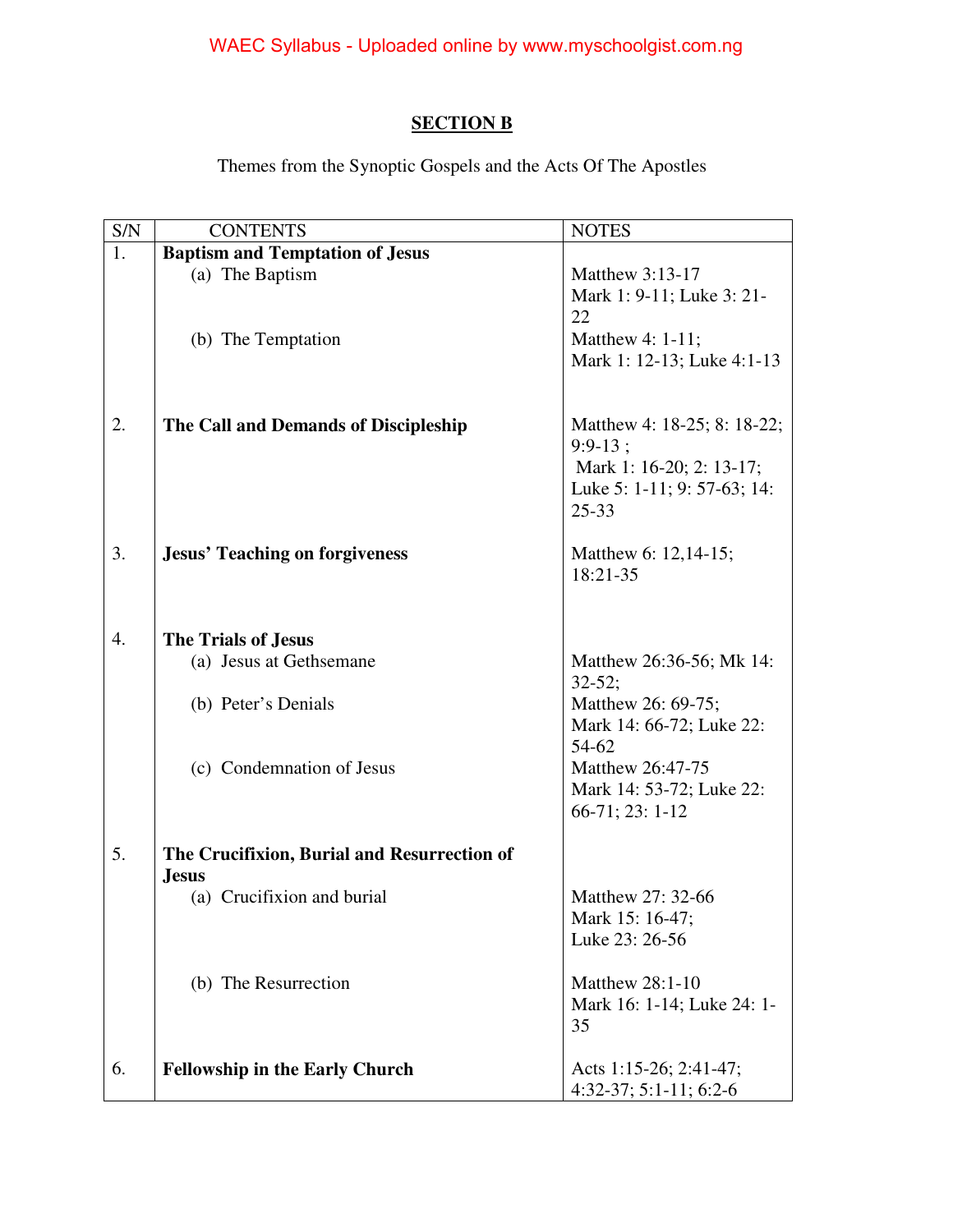|    | The Holy Spirit and the Mission to the Gentiles<br>(a) The Holy Spirit at Pentecost<br>(b) Mission to the Gentiles | Acts 2<br>Acts 9; 11:1-18                            |
|----|--------------------------------------------------------------------------------------------------------------------|------------------------------------------------------|
| 8. | <b>Opposition to the Gospel Message</b>                                                                            | Acts 4:1-31; 5:17-42; 6:8-9;<br>$7:1-10$ ; $12:1-24$ |

#### **SECTION C**

Themes from selected Epistles

| S/N        | <b>CONTENTS</b>                                 | <b>NOTES</b>           |
|------------|-------------------------------------------------|------------------------|
| $\vert 1.$ | The Epistles of James                           |                        |
|            | (a) Faith and Works                             | James 1: 2-27; 2:14-26 |
|            | (b) Impartiality                                | James 2:1-13           |
|            | (c) Effective Prayers                           | James 1: 2-8; 5:13-18  |
|            |                                                 |                        |
| 2.         | The Epistle of 1 Peter                          |                        |
|            | (a) Good Citizenship                            | 1 Peter 2:13-17        |
|            | (b) Christians Living among non-Christians      | 1 Peter 2:1-25         |
|            | (c) Interpersonal Relationship among Christians | 1 Peter 5:1-11         |

#### **SUGGESTED READING LIST/REFERENCES**

#### **1. GENERAL**

- (i) The Holy Bible (Revised Standard Version)
- (ii) New Clarendon Bible Series
- (iii) Bright, John: History and Religion of Israel
- (iv) Anderson, B. W.: The Living World of the Old Testament
- (v) Kee. H. C. & Young: The Living World of the New Testament
- (vi) Cambell, D. B. J.: The Synoptic Gospels
- (vii) New Bible Commentary Cambridge.

#### **2. (a) OLD TESTAMENT**